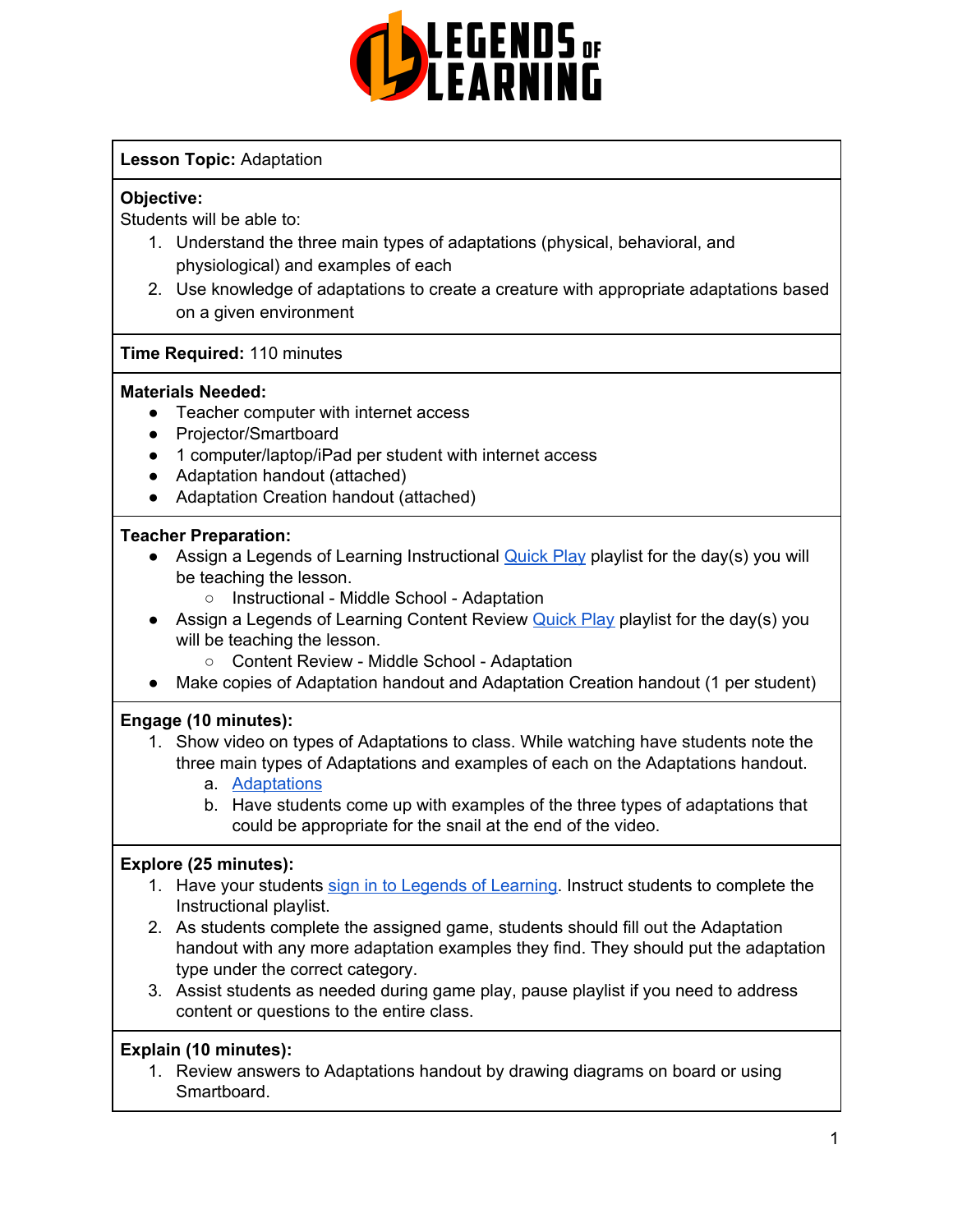

2. Explain to students that they are going to use their knowledge of Adaptations to create their own adaptations for a creature based on its habitat.

#### **Elaborate (45 minutes):**

- 1. Introduce the Adaptation Creation project and go over directions as needed.
- 2. Have students work through Adaptation Creation project, filling out all parts of the hand out.
- 3. After students have designed a creature with adaptations, they can use the back of the hand out to draw and label their creature and adaptations.
- 4. Assist students as needed.

#### **Evaluate (20 minutes):**

- 1. After students have finished project, give student volunteers time to share their creature/adaptations.
- 2. Have your students sign in to Legends of [Learning](https://intercom.help/legends-of-learning/en/articles/2154920-students-joining-a-playlist). Instruct students to complete the Content Review playlist.
- 3. [Analyze](https://intercom.help/legends-of-learning/en/articles/2154918-tracking-student-progress-and-performance) student results to determine what concepts need to be a focus for reteaching.

#### **Additional Lesson Strategies:**

- To use Legends for additional instruction, create a [custom](https://intercom.help/legends-of-learning/en/articles/2154910-creating-a-playlist) playlist with an [instructional](https://intercom.help/legends-of-learning/en/articles/3505828-types-of-games) [game](https://intercom.help/legends-of-learning/en/articles/3505828-types-of-games) and pre and post [assessment](https://intercom.help/legends-of-learning/en/articles/2154913-adding-assessments-to-a-playlist).
- To use Legends for a quick formative [assessment](https://intercom.help/legends-of-learning/en/articles/2154913-adding-assessments-to-a-playlist), create a 5-question assessment in a [playlist](https://intercom.help/legends-of-learning/en/articles/2154910-creating-a-playlist).
- To use Legends for a student-directed experience, create a [targeted](https://intercom.help/legends-of-learning/en/articles/3340814-targeted-freeplay) freeplay playlist.
- Encourage students to play on their own at home in Legends of Learning: [Awakening](https://intercom.help/legends-of-learning/en/articles/2425490-legends-of-learning-awakening) for a student-driven experience including avatars, battling, and quests all centered around topics they are covering in class.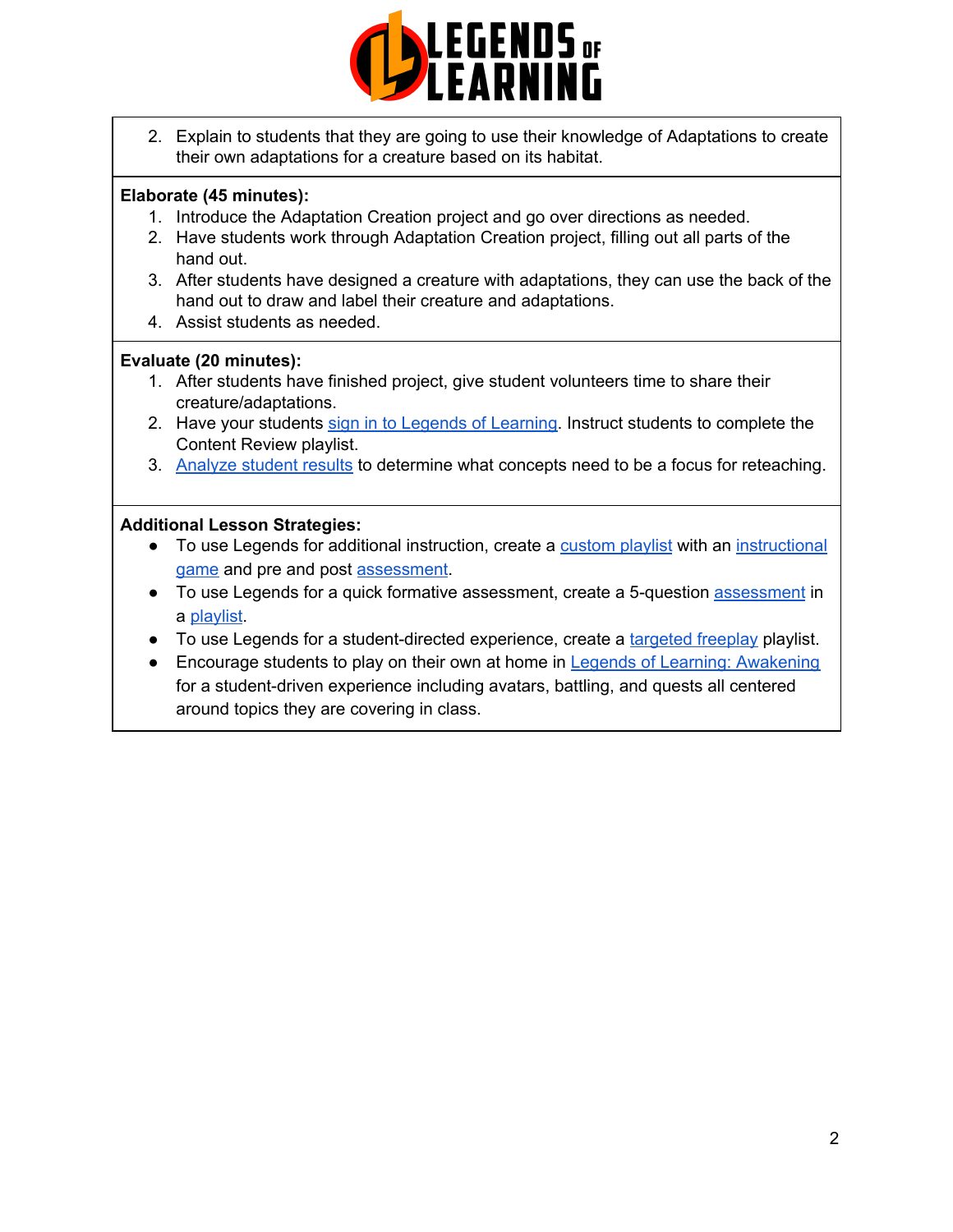

### Directions: While watching the video, record the three main types of adaptations and examples of each one. Include as many as you can.

| →                                 | <u> 1990 - Johann John Stone, martin de Brasil</u> |  |  |
|-----------------------------------|----------------------------------------------------|--|--|
|                                   |                                                    |  |  |
|                                   |                                                    |  |  |
|                                   |                                                    |  |  |
| →                                 |                                                    |  |  |
|                                   |                                                    |  |  |
| <b>Adaptations for the Snail:</b> |                                                    |  |  |
|                                   |                                                    |  |  |
|                                   |                                                    |  |  |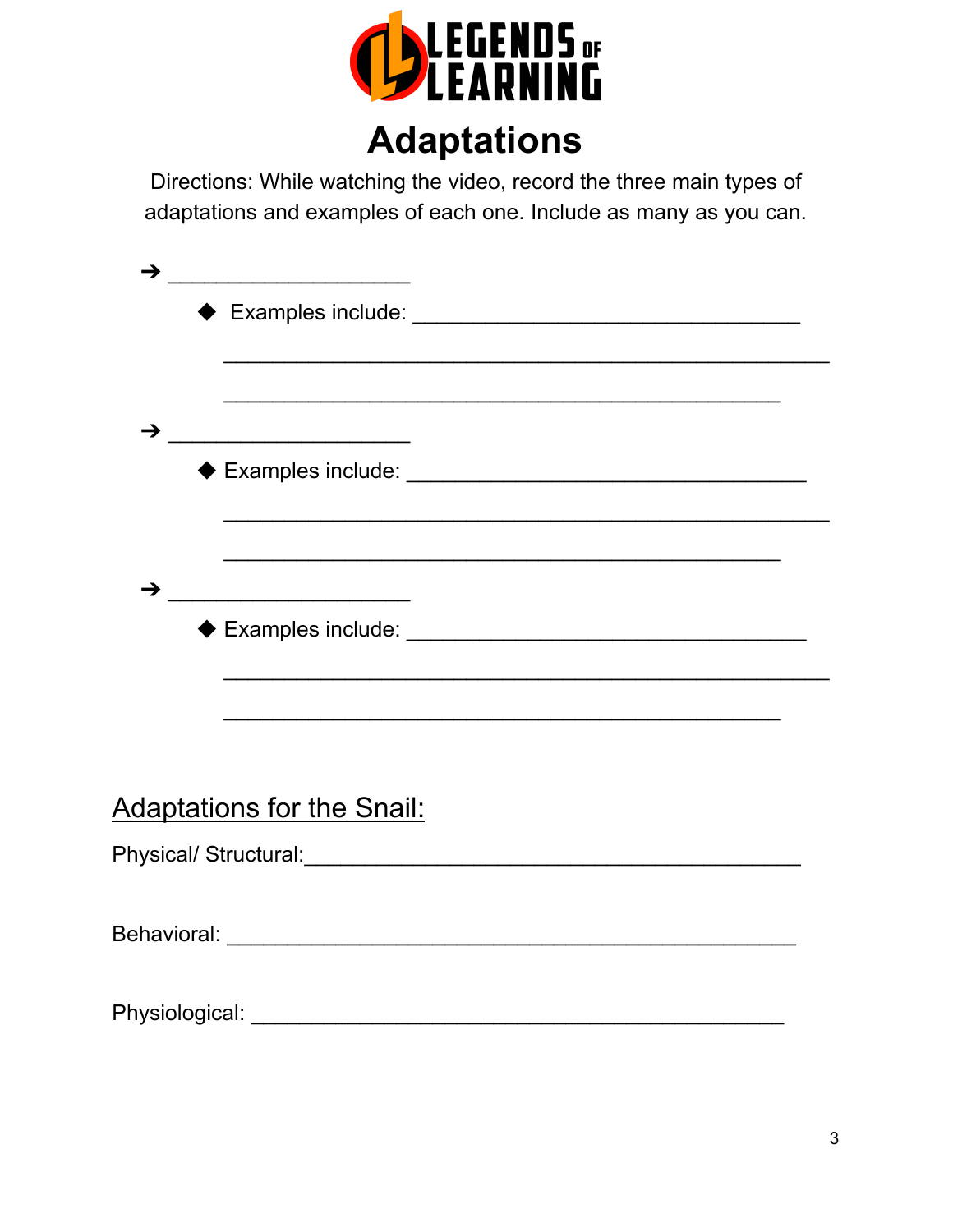

### **Adaptation Creation**

**Directions: Based on the passage below, you need to create five (5) adaptations an animal should have to survive in this habitat. Be sure to include reasons why the adaptation is necessary.**

The habitat that the animal lives in is a tropical volcanic island with one active volcano that erupts several times per year. The environment is very warm and humid, with temperatures that can exceed 100 degrees on many days. Rain usually happens once per day and storms build up in the early afternoon. Much of the island has rocky outcroppings and cliffs which many of the most useful and nutritious food sources are on top of.

The leaves on most plants are very tough and are difficult to eat and digest. Many of the plants are also very tall, with leaves that are high off the ground. Trees on the island have delicious and nutritious fruits, but they have a very tough skin and are difficult to break into. The fruits also have seeds inside them that are poisonous to animals if they are eaten.

This animal has several predators on the island. One is a large jungle cat, which hunts primarily by using sight to locate and razor sharp teeth and claws to bring down its prey. The other is a wild dog species similar to a wolf that hunts in packs of 3 or 4. These animals use their strong sense of smell to track and locate their prey, but it takes all members of the pack to bring down larger prey.

| <b>Adaptation</b> | Why |
|-------------------|-----|
|                   |     |
|                   |     |
|                   |     |
|                   |     |
|                   |     |
|                   |     |
|                   |     |
|                   |     |
|                   |     |
|                   |     |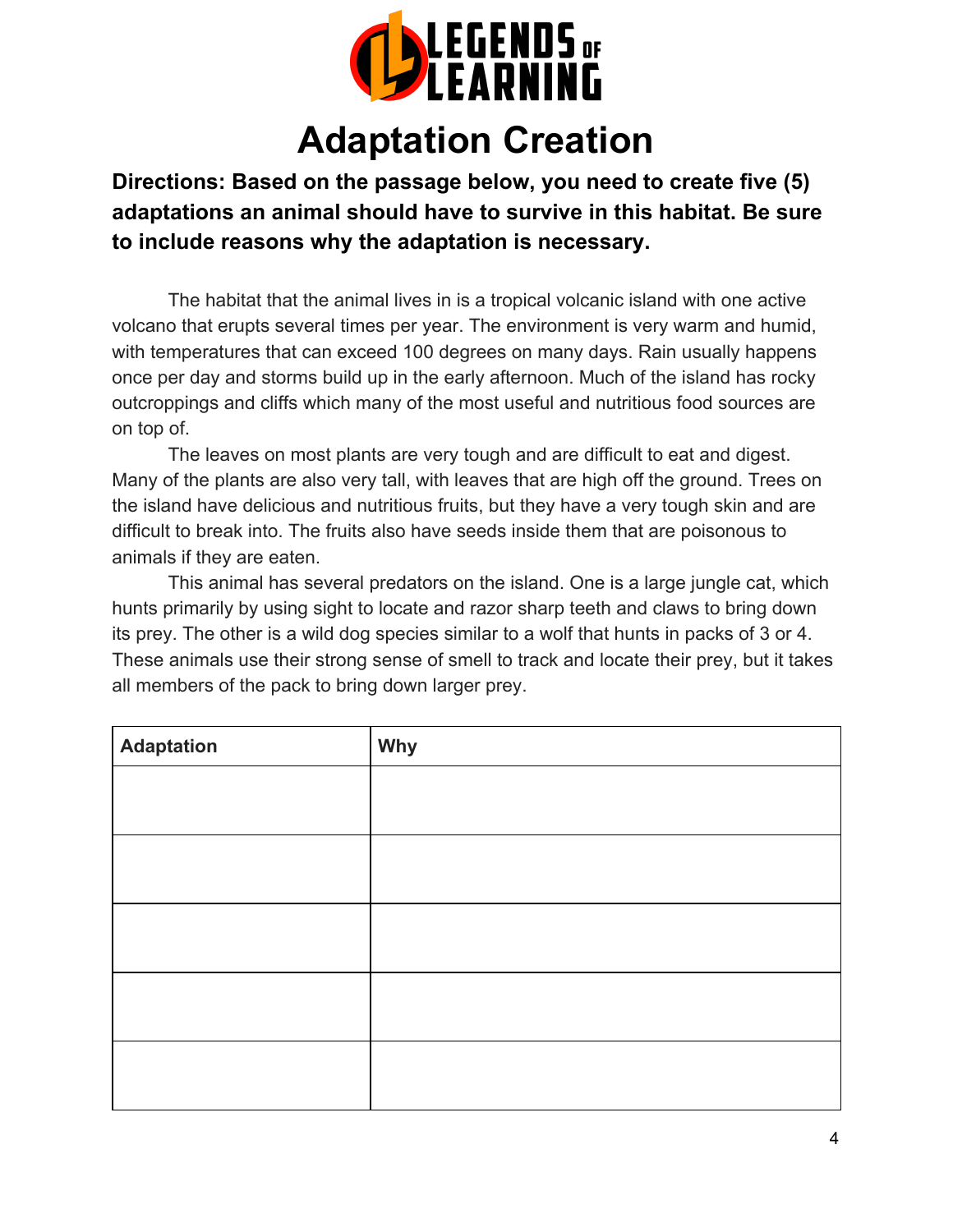

## **Adaptation Creation**

**Directions: Now that you have created adaptations for a creature on this island, draw a diagram of what your creature would look like. Be sure to label it's adaptations and draw any parts of the habitat that go with the adaptation.**

**(Ex. strong teeth for grinding leaves and an example of the leaves)**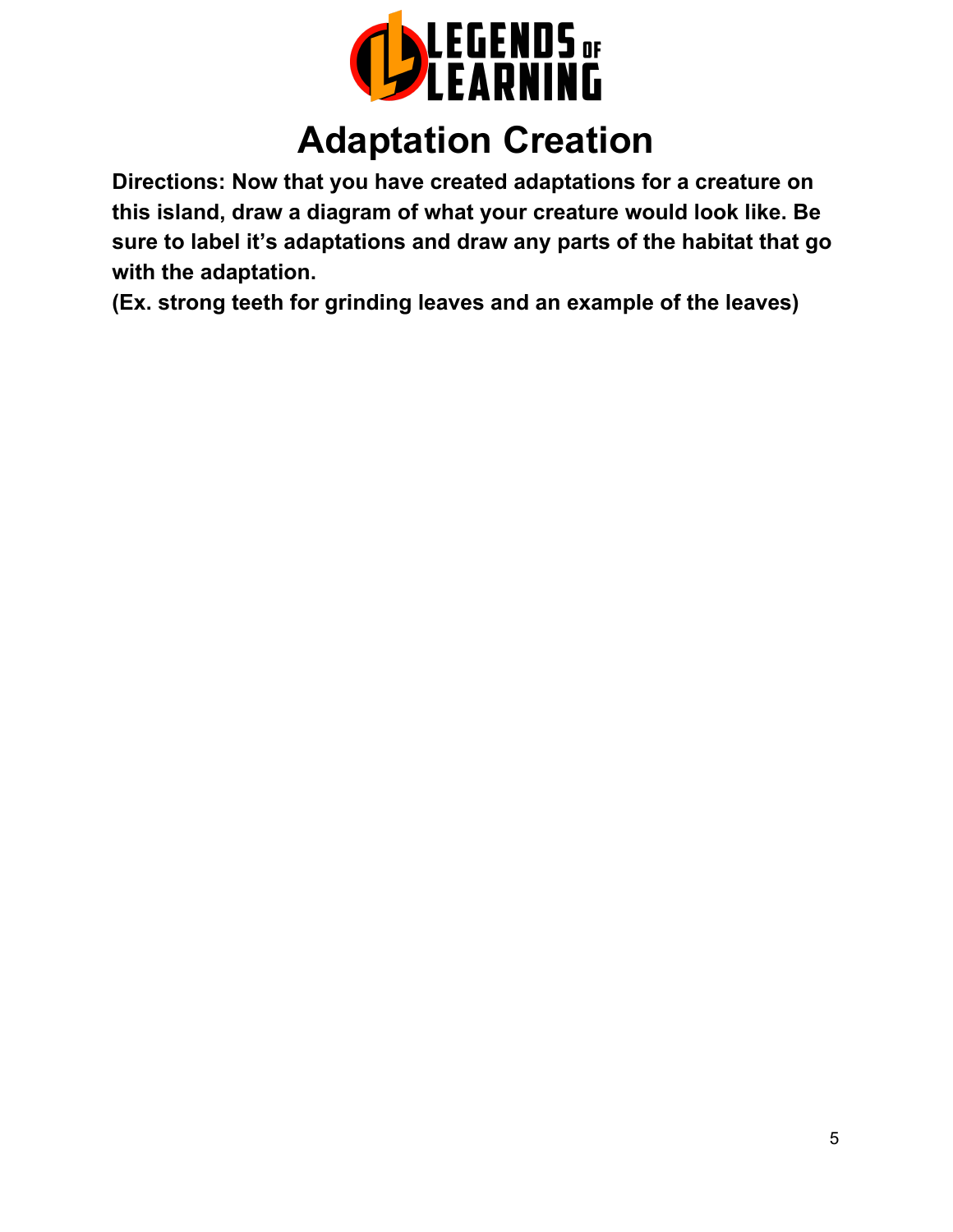

## **Adaptations Key**

Directions: While watching the video, record the three main types of adaptations and examples of each one. Include as many as you can.

→ Physical/ Structural

- ◆ Examples include: horns, fins, armour, camouflage, brightly colored flowers
- **→ Behavioral** 
	- ◆ Examples include: herding, socialization, mimicry, setting a trap

### **→ Physiological**

◆ Examples include: produce milk, poisonous

### Adaptations for the Snail:

Physical/ Structural: shell, eye stalks, muscular foot

Behavioral: retract into shell for protection, courtship to attract mates, hibernation

Physiological: producing mucus, can produce sex cells from both genders